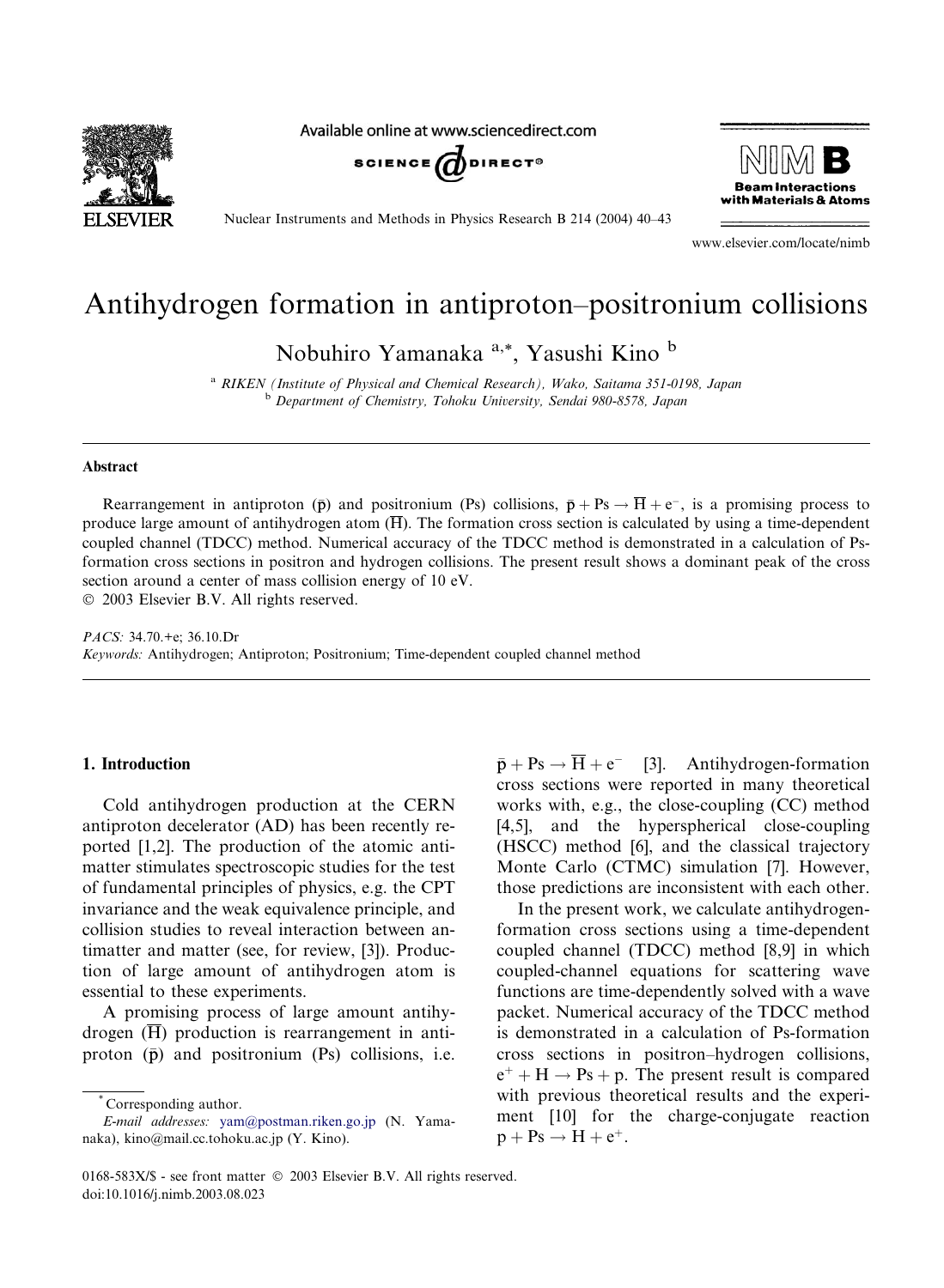# 2. TDCC equation and numerical method

The total Hamiltonian for a three-body collision system which consists of an electron, a positron and an antiproton is given by

$$
H = \frac{1}{2M}\widehat{P}^2 + \frac{1}{2m}\widehat{p}^2 + V(R, r)
$$
 (1)

with the interaction

$$
V(\mathbf{R}, \mathbf{r}) = \frac{Z_{e^-} Z_{e^+}}{|\mathbf{r}|} + \frac{Z_{\bar{\mathbf{p}}} Z_{e^-}}{|\mathbf{R} + (m/m_{e^-})\mathbf{r}|} + \frac{Z_{\bar{\mathbf{p}}} Z_{e^+}}{|\mathbf{R} - (m/m_{e^+})\mathbf{r}|},
$$
(2)

where  $\bm{R}$  denotes the position vector of the antiproton from the center of mass (COM) of the electron–positron pair,  $r$  the relative position vector between the electron and the positron,  $\bf{P}$  and  $\hat{\bf{p}}$ the conjugate momentum operators of  $\bf{R}$  and  $\bf{r}$ ,  $Z_i$ and  $m_i$  the atomic number and mass of *i*-particle  $(i = e^-, e^+, \text{ or } \bar{p})$ , and M and m the reduced masses associated with  $R$  and  $r$ .

The total wave function is expanded into a series of the angular momentum eigenfunction  $Y_{Ll}^{JM_{J}}$ in a form of

$$
\Psi^{JM_J}(\boldsymbol{R},\boldsymbol{r},t)=\frac{1}{Rr}\sum_{LI}\psi^{JM_J}_{LI}(R,r,t)Y^{JM_J}_{LI}(\widehat{\boldsymbol{R}},\widehat{\boldsymbol{r}}),\qquad(3)
$$

where  $J$  is the total angular momentum and  $L$  and l the orbital angular momenta associated with  $\vec{R}$ and  $\hat{r}$ . From these relations and the time-dependent Schrödinger equation:  $i \partial_t \Psi^{JM_J} = H \Psi^{JM_J}$ , we have TDCC equations

$$
i\frac{\partial}{\partial t} \psi_{LI}^{JM_J}(R,r,t)
$$
  
= 
$$
\sum_{LI'} \left[ T_{LI}^{JM_J} \delta_{LI'} \delta_{II'} + V_{LI'I'}^{JM_J} \right] \psi_{LI'}^{JM_J}(R,r,t),
$$
 (4)

where

$$
T_{LI}^{JM_J} = -\frac{1}{2M} \frac{\partial^2}{\partial R^2} + \frac{L(L+1)}{2MR^2} - \frac{1}{2m} \frac{\partial^2}{\partial r^2} + \frac{l(l+1)}{2mr^2},\tag{5}
$$

$$
V_{LIL'I'}^{JM_J} = \langle Y_{L1}^{JM_J} | V | Y_{L'I'}^{JM_J} \rangle. \tag{6}
$$

The initial radial function is constructed by the product of the ground-state Ps wave function  $\phi_{1s}^{Ps}$ 

and an incoming wave packet of the antiproton  $g_{kL}, \psi_{Ll}^{JM_J}(R,r,t_0) = g_{kL}(R)\phi_{1s}^{Ps}(r)\delta_{LJ}\delta_{l0}$ , where

$$
g_{kL}(R) = \frac{1}{\left(w^2 \pi\right)^{1/4}} \exp\left[-\frac{\left(R - R_0\right)^2}{2w^2}\right] h_L^-(kR),\tag{7}
$$

where  $k = \sqrt{2ME}$  is the wave number with COM collision energy  $E$ ,  $R_0$  and w the localization radius and width of the wave packet at  $t_0$ , and  $h_L^-(kR)$  the asymptotic Hankel function. The TDCC equation (4) is fast and stably solved with numerical technique developed in [8].

Antihydrogen-formation cross sections are obtained by projecting bound-state wave functions  $\phi_{nlm}^{\rm H}$  of antihydrogen atoms on to time-evolved wave functions  $\Psi^{JM_J}(\mathbf{R},\mathbf{r},\infty)$ ,

$$
\sigma_{\overline{H}} = \frac{\pi}{k^2} \sum_{J} (2J+1) \rho^J \tag{8}
$$

with

$$
\rho^{J} = \sum_{nlm} \int d\boldsymbol{R}' \left| \left\langle \Psi^{JM_{J}}(\boldsymbol{R},\boldsymbol{r},\infty) | \phi^{\overline{H}}_{nlm}(\boldsymbol{r}') \right\rangle_{\boldsymbol{r}'} \right|^{2}, \quad (9)
$$

where  $\mathbf{R}'$  and  $\mathbf{r}'$  are the position vectors of the electron and the positron relative to the antiproton. Ps-formation cross section in positron–hydrogen collisions is also calculated in the similar treatment.

#### 3. Result and discussion

Fig. 1 shows Ps-formation cross sections. The present result is in very good agreement with the experiment [11] from the Ps-formation threshold  $(6.8 \text{ eV})$  to 50 eV, and also with recent CC [12,13] and HSCC [14] calculations. From this agreement, the usefulness of the TDCC method has been demonstrated.

Fig. 2 shows antihydrogen-formation cross sections. The cross section exhibits a dominant peak around a COM collision energy of 10 eV. This peak structure comes from threshold behavior in partial-formation cross sections of excited antihydrogen atoms. The formation channel into the ground state opens for any energy; the threshold energy  $E_{\text{th}} = E_{nl}^{\text{H}} - E_{1s}^{\text{Ps}}$  is negative for  $nl = 1$ s. The formation channels into the 2s and 2p states open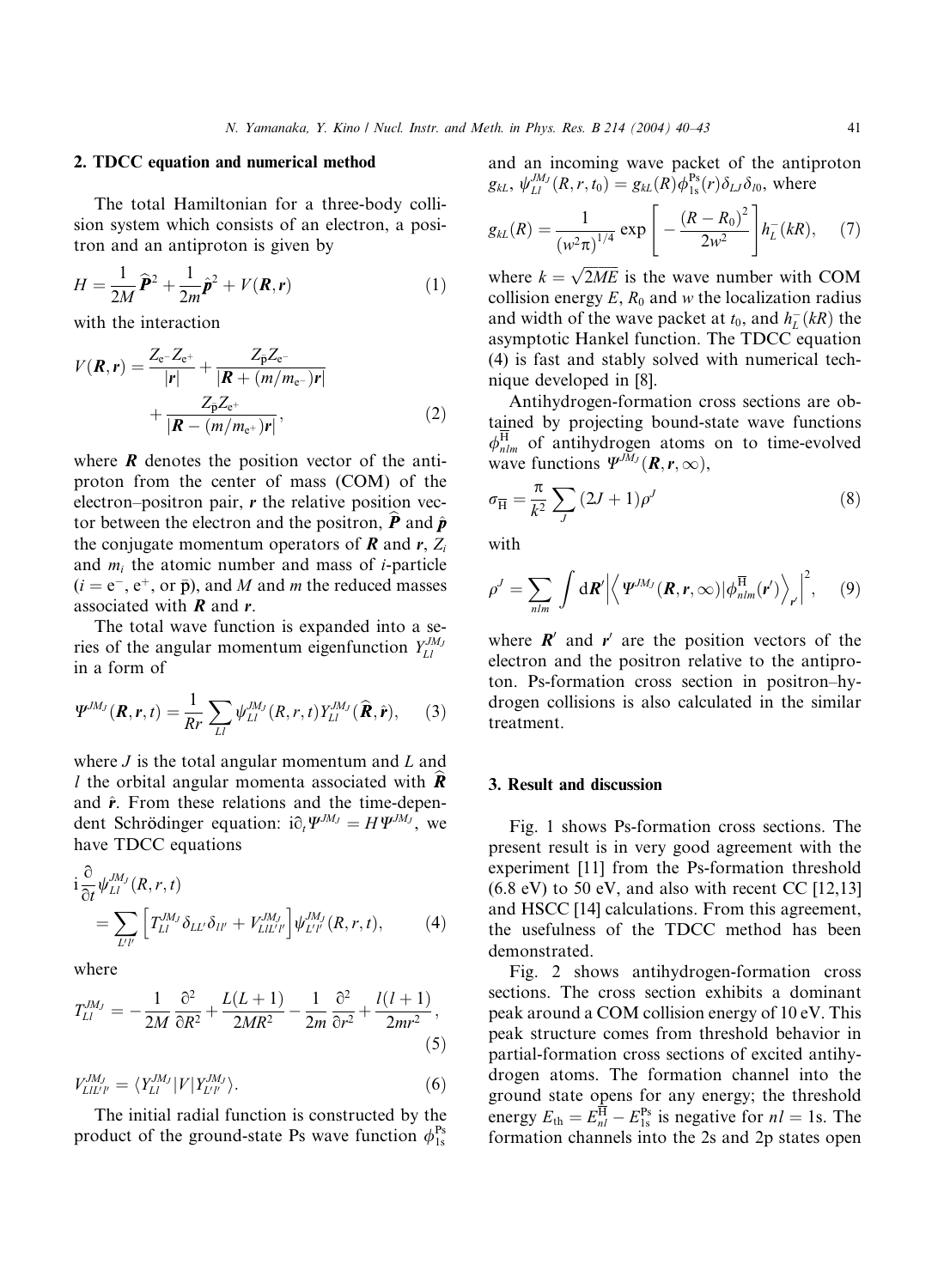

Fig. 1. Ps-formation cross section in positron–hydrogen collisions in units of  $\pi a_0^2 = 0.880 \times 10^{-16}$  cm<sup>2</sup>. Closed circles represent the present result of a TDCC calculation; dash-dotted line, CC(28, 3) [12]; broken line, CC(30, 3) [13]; dotted line, HSCC [14]; crosses, the experiment of Zhou et al. [11].



Fig. 2. Antihydrogen-formation cross section in antiproton–Ps collisions in units of  $\pi a_0^2 = 0.880 \times 10^{-16}$  cm<sup>2</sup>. Closed circles represent the present calculation; solid and broken lines, CC(28, 3)–CC(13, 8) with and without the  $n^{-3}$  correction [4]; dash-dotted line, CC(3, 3) [5]; dash-double dotted line, CTMC [7]; dotted line, HSCC [6]; crosses, the experiment of Merrison et al. [10]. The collision energy is given in the center-of-mass frame.

at  $E_{\text{th}} = 3.4$  eV. The threshold energy  $E_{\text{th}}$  shifts toward higher energy for higher excited states. The emergence of the formation channels causes the increase of the cross section from 3.4 eV and the peak around 10 eV. The CTMC simulation [7] fails in reproducing the peak structure. The cross section obtained rises as the energy decreases. This result indicates that the classical mechanical calculation is not appropriate in low energies.

We should mention that the antihydrogen-formation cross section should rise in the low energy limit through an S-wave contribution according to Wigner's threshold law [15],  $\sigma_{\overline{H},1s}^J(E) \propto E^{J-1/2}$ , where  $\sigma_{\overline{H},1s}^J$  is the partial-wave J contribution to the ground-state (1s) formation cross section. However, this contribution is negligibly small for  $E \gg 0.01$  eV as confirmed from the partial cross sections  $\sigma_{\rm Ps,1s}^J$  calculated in [12–14] for Ps formation, through the detailed balance,  $\sigma_{\overline{H},1s}^J(E) = (E +$  $1/4)/(2E)\sigma_{\rm Ps,1s}^J(E+6.8 \text{ eV})$ . Therefore, the previous results [4–6] indicate no appreciable rise of the cross section.

In comparison with the present result, the  $CC(3, 3)$  [5] underestimates the cross section. This is caused by non-incorporation of break-up channels into wave functions. This defect has been improved in the  $CC(28, 3)$  and  $CC(13, 8)$  calculations [4], but somewhat overestimates the cross section. In the CC(28, 3), only six bound states up to  $n = 3$  of antihydrogen atom were incorporated into wave functions, where  $n$  is the principle quantum number. Contributions of formation channels into higher excited states have been added with an empirical correction in which partial cross sections are proportional to  $n^{-3}$ . However, this treatment would be overestimation, because it does not satisfy the flux conservation. In fact, the result without the correction is in excellent agreement with the present result (see Fig. 2). The other result of the HSCC calculation [6] is in good agreement for low energies, but significantly deviates from the present result as the energy increases. Finally, the agreement with the experiment [10] is good. However, the precision of the experiment is insufficient to discuss validity of the TDCC method. Hence, we desire more precise experiment.

#### 4. Conclusion

We have calculated antihydrogen-formation cross sections using the TDCC method. In a calculation of Ps-formation, its usefulness has been demonstrated. For antihydrogen formation, discrepancy